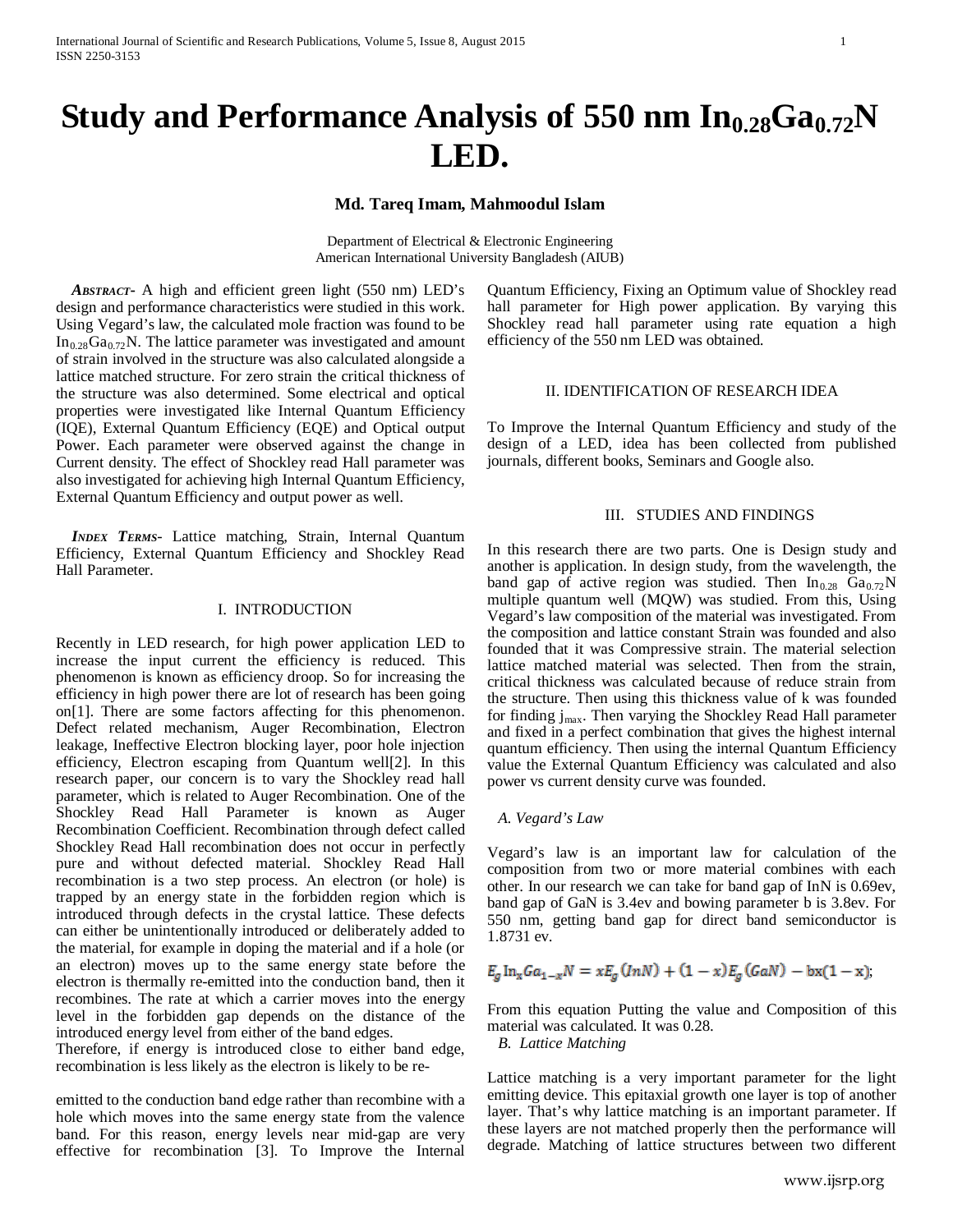semiconductor materials allows a region of band gap change to be formed in a material without introducing a change in crystal structures. In this research InN lattice constant was 3.5446 Å and GaN lattice constant was 3.186 Å. Lattice constant of  $In<sub>0.28</sub>Ga<sub>0.72</sub>N$  was obtained the value of 3.28 Å.

$$
a(\text{In}_{0.28}Ga_{0.72}N) = 0.28 \times a(\text{In}N) + 0.72 \times a(\text{Ga}N)
$$

#### *C. Strain Effect*

Strain is a parameter that amplifies the two layers one is top of another in adequately matched with each other is called no strain. In here when  $a_{\text{Im}_{0.28}Ga_{0.72}N} > a_0$  means here substrate lattice matching parameter is greater than layer lattice matching parameter then it is called Compressive strain. Then when  $a_{m_{0.28}\text{Gg}_{0.72}N}$  <  $a_0$  means here substrate lattice matching parameter is smaller than layer lattice matching parameter then it is called Tensile strain.

$$
\epsilon = \frac{a_{in_{0.28}Ga_{0.72}N} - a_0}{a_0}
$$

From this equation we can get the value of strain is 3.14%. That is Compressive Strain.

## *D. Critical Thickness*

Critical thickness is a thickness that measures the optimum thickness of a layer is finely stay up in bottom layer. If Thickness s more than the critical thickness then structure will break down. If the thickness is considering more less than structure will not perform accurately. So the thickness should consider a little less than the critical thickness [4].

$$
t_c = \frac{u_{\text{GAN}}}{2 \times e} [4]
$$

Here the value of GaN lattice constant is 3.186 Å. So the critical thickness  $In_{0.28}Ga_{0.72}N$  well is 5.07 nm. In here 5 Quantum well layer and everyone is 5.07nm. So total active layer thickness is 25.35 nm.

#### *E. Shockley Read Hall Parameter:*

Shockley Read Hall parameter is a parameter, for which Internal Quantum Efficiency is depended. A is named as monomolecular recombination Coefficient. C is called as a Auger recombination rate. The range of Auger recombination rate C=1.4  $\times$  10<sup>-31</sup> Cm<sup>6</sup>/s up to C=9.0  $\times$  10<sup>-30</sup> Cm<sup>6</sup>/s. Range of mono molecular recombination coefficient is A=1  $\times$  10<sup>6</sup> s<sup>-1</sup> up to A=3.0  $\times$  10<sup>8</sup> s<sup>-1</sup>. Taking  $B = 10^{-10}$  Cm<sup>3</sup>/s. In this value, we can fixed the value as A=1  $\times$  10<sup>8</sup> s<sup>-1</sup>, B= 10<sup>-10</sup> Cm<sup>3</sup>/s, C=3  $\times$  10<sup>-31</sup> Cm<sup>6</sup>/s. then we can get the value of  $\eta_{max} = 0.90$ . And  $J_{max} = 16.57$  A/Cm<sup>2</sup>.

And

$$
J_{max} = \frac{\kappa A}{c} \left( B + 2\sqrt{AC} \right) \dots \dots \dots \dots (2) [5]
$$

$$
K = \frac{qd}{\eta_j}; [5]
$$

............(1)[5]

And the rate equation of Internal Quantum Efficiency,  $(\eta)$ 

$$
\eta = 1 - \frac{(1 - \eta_{\text{max}})}{2J} \left( 1 + \frac{\eta I}{\eta_{\text{max}} J_{\text{max}}} \right) \sqrt{\frac{\eta I I_{\text{max}}}{\eta_{\text{max}}}} \dots \dots (3) \ [5]
$$

Using this equation in MatLab software we can get the IQE vs Current Density curve. After that using equation4 in MatLab we can get External Quantum Efficiency vs current density curve.

$$
\eta_{\text{int}} \times \eta_{\text{e}} = \eta_{\text{ext}} \dots \dots \dots \dots (4)[6]
$$

Here  $\eta_{\rm g}$  is the extraction efficiency. Extraction efficiency is how much recombine electrons photons are coming away from inside. And External Quantum Efficiency is the multiplication of Internal Quantum Efficiency and Extraction Efficiency.

;....................(5)[7]

From this equation we can get the curve of Output Power vs Current Density curve.

## IV. STRUCTURES



Figure 1: Basic Structure of 550 nm LED.

Here in this structure 3 μm thick U-GaN Buffer layer, 2 μm N-GaN layers, 5.07 nm of each, five layers consist of 25.35 nm thickness of multiple quantum well. Top of the active layer is P-GaN layer. This is Mg doped 200 nm thick layer [8]. Here Indium Titanium oxide layer is used to improve the extraction efficiency.

#### IV. RESULTS

We were using the MATLAB software to investigate different result.

In result section from the variation of Shockley Read Hall parameter at first we can consider  $A=10^8$ s<sup>-1</sup>,  $B=10^{-10}$  Cm<sup>3</sup>s<sup>-1</sup>,  $C = 3 \times 10^{-31}$ Cm<sup>6</sup>s<sup>-1</sup>.

Now From equation 1 & 2we can get,  $\eta_{\text{max}}$  = 0.90 and  $j_{\text{max}}$  = 16.57 qs<sup>-1</sup>. And using equation 3 putting the value of  $\eta_{\text{max}}$  and  $j_{\text{max}}$  we can get the curve of variation of Internal Quantum Efficiency vs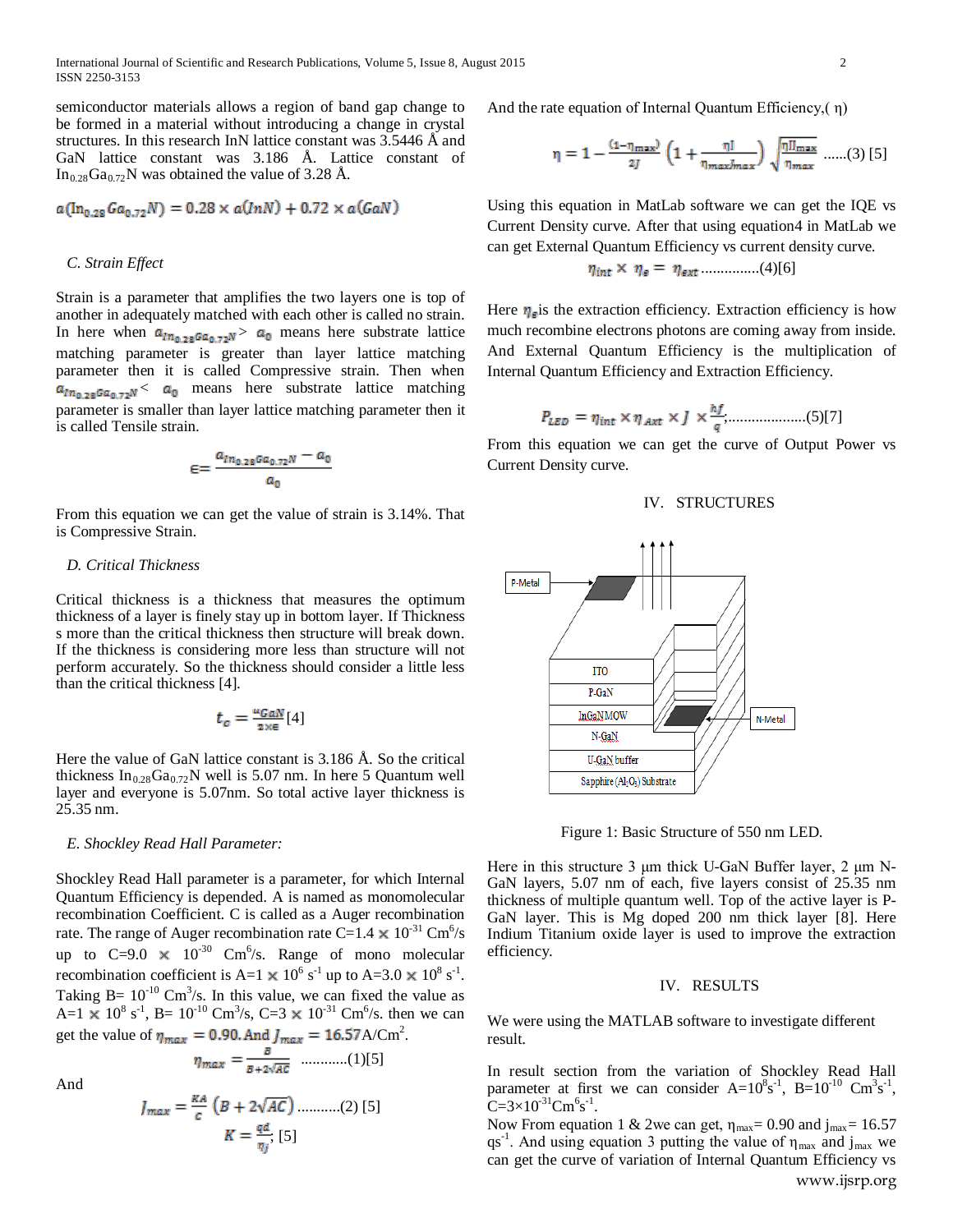Current Density curve red line indicate the value of  $\eta_{\text{max}} = 0.90$ and  $j_{\text{max}} = 16.57 \text{ qs}^{-1}$ .



Figure 2: Internal Quantum Efficiency vs Current Density curve.

After that Blue line indicates the Shockley Read Hall parameters are  $A=8\times10^7 s^{-1}$ ,  $B=10^{-10}$  Cm<sup>3</sup>s<sup>-1</sup>, C=3.5×10<sup>-30</sup> Cm<sup>6</sup>s<sup>-1</sup>. From the value of Shockley Read Hall Parameter we can get the value of  $\eta_{\text{max}}$  = 0.75 and  $j_{\text{max}}$  = 12.20 qs<sup>-1</sup>. After that the green line indicates the Shockley Read Hall Parameters are  $A=8\times10^{7}s^{-1}$ , B=10<sup>-10</sup> Cm<sup>3</sup>s<sup>-1</sup>, C=9×10<sup>-30</sup> Cm<sup>6</sup>s<sup>-1</sup>. From this value we can get the  $\eta_{\text{max}} = 0.65$  and  $j_{\text{max}} = 5.46$  qs<sup>-1</sup>.

After that we were investigate the output power vs Current density curve and to get it using equation 5.



Figure 3: Output power vs Current density curve of Green LED.

In red line 90% Internal Quantum Efficiency we are getting high output power compare to 75% and 65% Internal Quantum Efficiency line.

External Quantum Efficiency is the multiplication of Extraction Efficiency with Internal Quantum Efficiency. Extraction Efficiency is how much extract the photon from the

Recombination of electron hole pair. More or less extraction efficiency is around 50%. So in this research we can use the Extraction Efficiency 45%.



Figure 4: External Quantum Efficiency vs Current Density curve.

In this curve obtains from equation 4 and here we can see that 90% internal quantum efficiency we can get 41% External Quantum Efficiency. For 75% Internal Quantum Efficiency we can get 33% External Quantum Efficiency. For 65% Internal Quantum Efficiency we can get 29% External Quantum Efficiency.

Table 1: Result comparison for variation of Shockley Read Hall Parameter.

| Se<br>ria<br>1<br>no. | A<br>$s^{-1}$   | B<br>$\text{Cm}^3$<br>$\overline{s}^{-1}$ | $\mathcal{C}$<br>$\rm{Cm}^6$<br>$s^{-1}$ | $J_{max}$<br>qs <sup>-1</sup> | $\eta_{\text{max}}$ | IQE  | EQE  | Out<br>put<br>Po<br>wer |
|-----------------------|-----------------|-------------------------------------------|------------------------------------------|-------------------------------|---------------------|------|------|-------------------------|
|                       |                 |                                           |                                          |                               |                     |      |      | Mw                      |
| 1                     | $8\times$       | $10^{-10}$                                | $9\times$                                | 5.46                          | 0.65                | 0.65 | 0.29 | $0-$                    |
|                       | 10 <sup>7</sup> |                                           | $10^{-30}$                               |                               |                     |      |      | 20                      |
|                       |                 |                                           |                                          |                               |                     | 0.29 | 0.13 |                         |
| 2                     | $8\times$       | $10^{-10}$                                | $3.5\times$                              | 12.2                          | 0.75                | 0.75 | 0.33 | $0-$                    |
|                       | 10 <sup>7</sup> |                                           | $10^{-30}$                               | $\theta$                      |                     |      |      | 28                      |
|                       |                 |                                           |                                          |                               |                     | 0.41 | 0.18 |                         |
| 3                     | 10 <sup>8</sup> | $10^{-10}$                                | $\frac{3\times}{10^{31}}$                | 16.5                          | 0.90                | 0.90 | 0.40 | $0-$                    |
|                       |                 |                                           |                                          | 7                             |                     |      |      | 50                      |
|                       |                 |                                           |                                          |                               |                     | 0.72 | 0.32 |                         |

From the table we can see that the third combination of Shockley read hall parameter gives the better result for Internal Quantum Efficiency, External Quantum Efficiency and optical Output Power.

#### V. FUTURE WORK

In this Research we were investigate how to improve internal quantum Efficiency but considering a value of external quantum efficiency as 45%. But in future we will try to

Improve the External Quantum Efficiency. For External